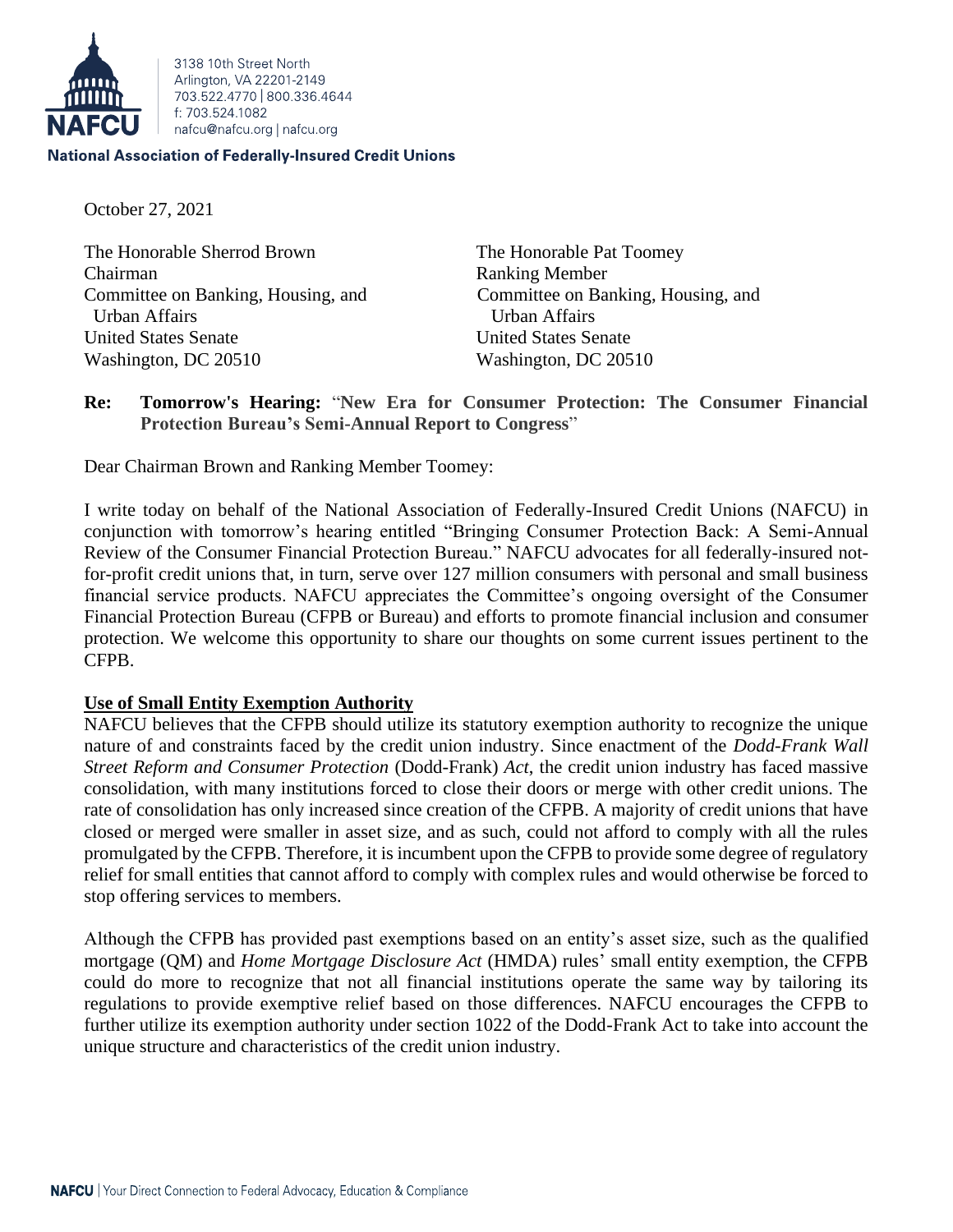The Honorable Sherrod Brown The Honorable Pat Toomey October 27, 2021 Page 2 of 5

### **Unfair, Deceptive, or Abusive Acts and Practices (UDAAP)**

Credit unions are devoting more resources to UDAAP compliance due to unclear standards and the unpredictability of enforcement, so the CFPB should issue a rulemaking to clarify its UDAAP authority. Since the enactment of the Dodd-Frank Act, NAFCU has asked for clear, transparent guidance from the CFPB on its expectations for credit unions under the law and its regulations. In January 2020, the CFPB issued a policy statement providing a framework for how the Bureau applies the "abusive" standard in UDAAP supervision and enforcement matters; however, the CFPB quickly rescinded this guidance earlier this year. NAFCU's members appreciated this guidance because the attention and resources dedicated to UDAAP compliance have continued to increase over the last few years. NAFCU members estimated a seven percent increase from last year in the number of full-time equivalent staff members devoted to UDAAP compliance over the next three years, according to NAFCU's 2020 Federal Reserve Meeting Survey.

NAFCU encourages the CFPB to continue to provide more clarity on the specific factual bases for violations. Details on and examples of the specific factual bases for violations will assist credit unions in mitigating the risks of a violation. This clarity and certainty are especially critical to providing relief at a time when credit unions are making every effort to assist their members facing difficult economic situations. Credit unions should not be unnecessarily worried about facing potential UDAAP violations during a pandemic and economic crisis due to an unclear standard and unpredictable enforcement. The CFPB should consider a UDAAP rulemaking to enhance transparency and accountability and provide the financial services industry with some predictability regarding this amorphous standard. Additionally, NAFCU asks that the CFPB work closely with the National Credit Union Administration (NCUA) to resolve questions regarding whether certain credit union powers conferred by the FCU Act may be subject to the CFPB's UDAAP authority.

#### **Examinations**

The CFPB should better coordinate with NCUA examiners to limit exam burden and streamline processes and procedures. NAFCU urges the CFPB to further enhance its coordination with the NCUA to alleviate examination burdens on credit unions that are over \$10 billion and subject to examination by the both the NCUA and CFPB. These credit unions are experiencing overlapping or consecutive examinations, which poses an immense operational burden and diverts valuable resources away from credit union members. An overlapping or back-to-back examination can last well over a month and takes credit union employees away from their daily responsibilities to respond to examiner requests, impairing the credit union's ability to serve its members and communities.

The recent memorandum of understanding (MOU) between the CFPB and NCUA is an initial step, and we encourage the CFPB to make every effort to better coordinate with the NCUA to ensure examiners from both institutions are not examining a credit union simultaneously or consecutively. There should be a reasonable amount of time in between CFPB and NCUA examinations so that credit unions can quickly get back to the important business of serving their members.

The CFPB should also avoid duplication of examination functions. The recent addition of an information technology examination component in the CFPB's latest Supervision Manual suggests that such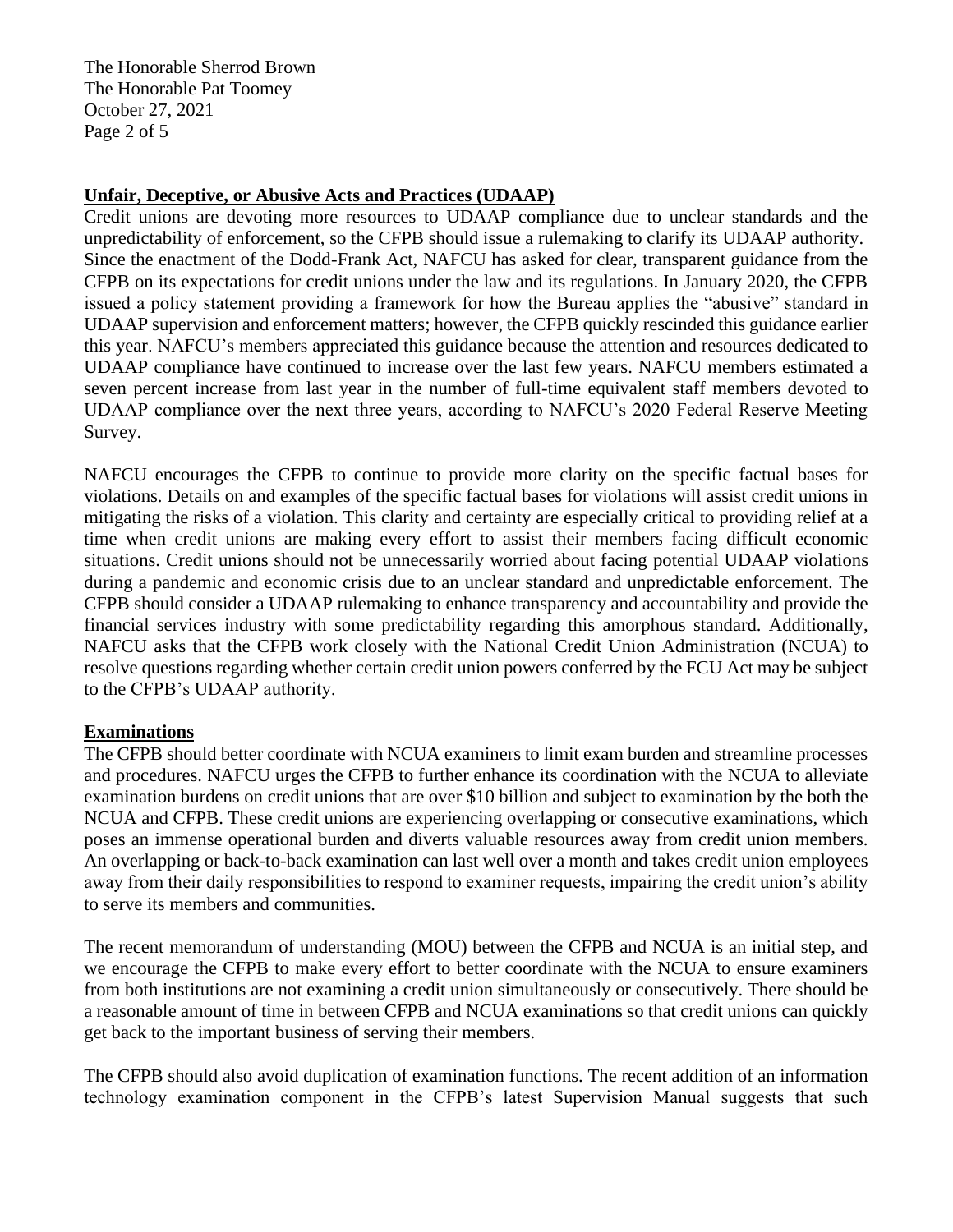The Honorable Sherrod Brown The Honorable Pat Toomey October 27, 2021 Page 3 of 5

duplication may occur. The NCUA is the functional regulator charged with implementing and administering the technical safeguards provisions of the *Gramm-Leach Bliley Act* (GBLA) for credit unions. The CFPB should not seek to expand its supervisory jurisdiction by performing overlapping, ITbased examinations that are more capably executed by financial institutions' prudential regulators. However, the Bureau should continue to administer IT-based exams for nonbank fintech companies that are not regularly examined by a functional regulator such as the NCUA or Federal Deposit Insurance Corporation.

### **Electronic Signatures in Global and National Commerce Act (E-SIGN)**

NAFCU urges the CFPB to adopt more flexible rules for the acceptance and delivery of electronic signatures and disclosures. Considering the impacts of the COVID-19 pandemic, modernizing E-SIGN would assist credit union members and alleviate compliance burdens for institutions. The current requirement for consumers to "reasonably demonstrate" access to electronic information before consenting to the receipt of electronic disclosures is cumbersome and antiquated. This delays the administrative processing of loan modifications, deferrals, fees waivers, or other service changes that, when disclosed electronically, must comply with E-SIGN.

While credit unions appreciated pandemic-related E-SIGN relief, the CFPB's statement authorizing more flexible E-SIGN procedures in June 2020 has since expired.<sup>1</sup> The now-rescinded supervisory statement allowed for a credit card issuer, under Regulation Z, to obtain a consumer's oral consent to electronic delivery of written disclosures through an oral affirmation of his or her ability to access and review the electronic written disclosures.<sup>2</sup> Credit unions were able to use this additional authority to more efficiently address the credit needs of their members. Furthermore, the Bureau has provided no indication that the use of these more flexible E-SIGN procedures increased the risk of consumer harm.

E-SIGN itself also lacks clarity regarding when a credit union must update a statement of the hardware and software requirements to access and retain electronic disclosures. Lastly, E-SIGN does not clearly state whether a member's initial E-SIGN consent is sufficient for all subsequent transactions between the credit union and the member. NAFCU urges the CFPB to allow for the delivery of electronic disclosures without having to obtain prior consent, so long as the consumer is initiating the transaction using an online service. In addition, the CFPB should clarify that a financial institution that obtains presumptive consent once may rely on it in the future for all subsequent related transactions.

#### **Use of Larger Participants Authority to Oversee Fintechs**

The CFPB should use its authority under the Dodd-Frank Act to oversee a grossly under-regulated industry of fintech companies that offers consumers a wide array of products and services digitally, across state lines, ranging from mortgage servicing to mobile payments and peer-to-peer lending. The actions taken last week by the CFPB to look at larger fintech companies operating in the payments space were a good first step.

<sup>1</sup> Se[e https://www.consumerfinance.gov/about-us/newsroom/cfpb-rescinds-series-of-policy-statements-to-ensure-industry](https://www.consumerfinance.gov/about-us/newsroom/cfpb-rescinds-series-of-policy-statements-to-ensure-industry-complies-with-consumer-protection-laws/)[complies-with-consumer-protection-laws/.](https://www.consumerfinance.gov/about-us/newsroom/cfpb-rescinds-series-of-policy-statements-to-ensure-industry-complies-with-consumer-protection-laws/)

<sup>2</sup> https://files.consumerfinance.gov/f/documents/cfpb\_final-rescission\_electronic-cc-discl-e-sign-consent-cons\_2021-03.pdf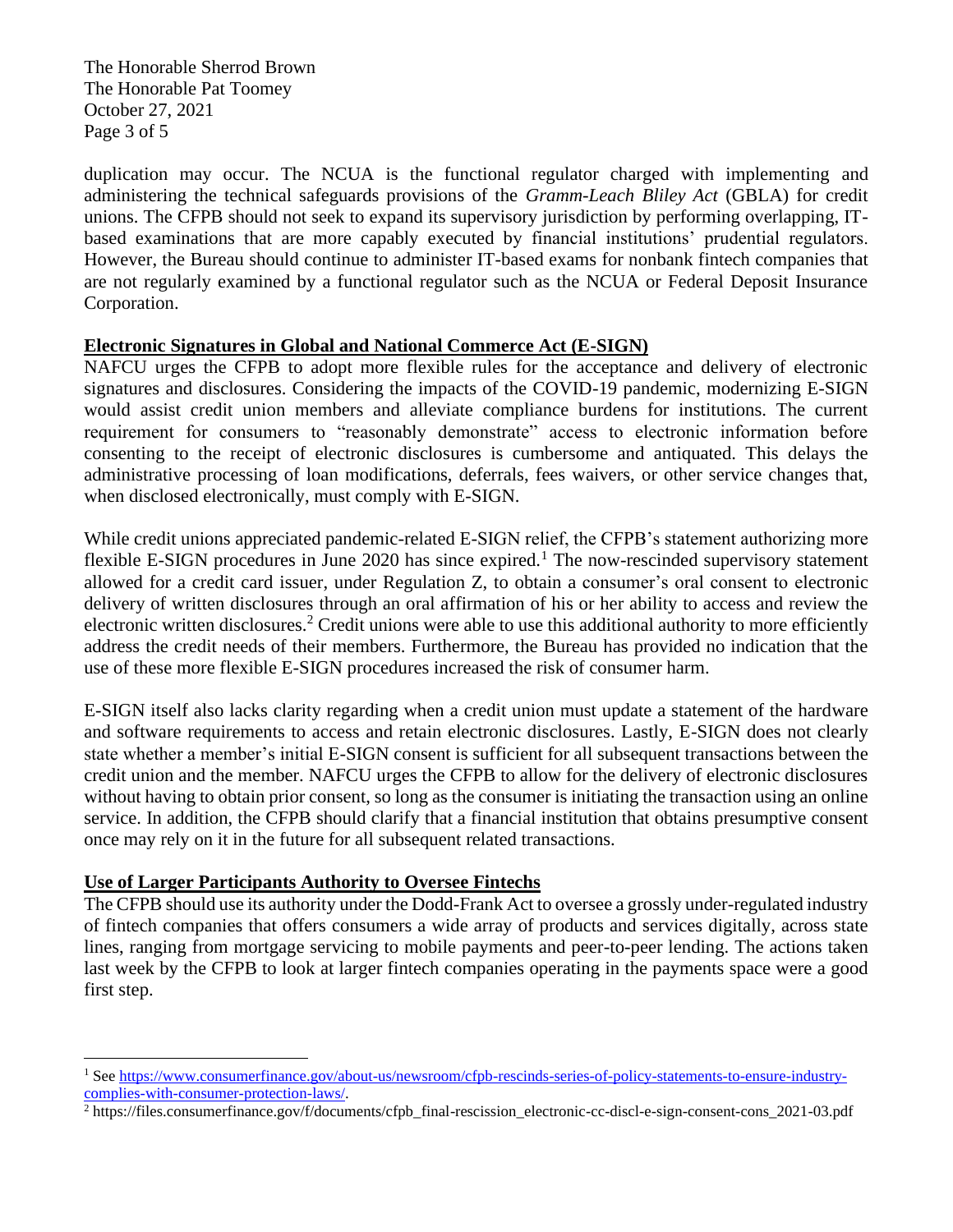The Honorable Sherrod Brown The Honorable Pat Toomey October 27, 2021 Page 4 of 5

State-level supervision does not suffice as many fintech companies continue to grow exponentially by offering access to convenient online financial tools. The longer these companies go unchecked, the greater the risk of consumers facing a significant loss or violation of their rights. The Dodd-Frank Act grants the CFPB the authority to regulate a covered person who "is a larger participant of a market for other consumer financial products or services, as defined by [a] rule" issued in consultation with the Federal Trade Commission. This same section of the Dodd-Frank Act also grants the CFPB the authority to supervise larger participants' compliance with federal consumer financial law through periodic reports and examinations, obtain information about the activities and compliance systems used by larger participants, and detect and assess risks to consumers and to the markets for consumer financial products and services. Certain fintech companies conduct a substantial volume of transactions involving consumer financial products and services while not being subject to direct supervision by a federal financial regulator.

The CFPB should exercise its authority over larger participants in the consumer financial markets, much in the same way it did in the 2012 final rules for larger participants of the markets for consumer reporting and consumer debt collection. Should the Bureau conclude its "larger participant" authority in the Dodd-Frank Act does not authorize it to issue rulemakings and conduct examinations for fintech companies, then NAFCU would urge support for a legislative amendment to the Dodd-Frank Act to explicitly provide such authority.

### **Regulation E**

We also believe that Congress or the CFPB should ensure that the *Electronic Fund Transfer Act* (Regulation E) has a clear error resolution mechanism that ensures that third parties are also held accountable for helping resolve the issue when a dispute arises. Credit unions shoulder unique investigative burdens when a transaction involves a mobile payment application. As mobile payment applications become more prevalent, there should be more clarity or guidance regarding the responsibilities of mobile payment platform providers to resolve disputes, especially with respect to instances of fraud. Error resolution investigations put a strain on credit union resources and in certain situations credit unions may not be the best party to investigate a dispute. We believe Congress and the CFPB should examine what protections are needed to combat app-based fraud.

# **CFPB Commission**

NAFCU has long held the position that, given the broad authority and awesome responsibility vested in the CFPB, a five-person commission has distinct consumer benefits over a single director. Regardless of how qualified one person may be, including the current leadership of the agency, a commission would allow multiple perspectives and robust discussion of consumer protection issues throughout the decisionmaking process. Additionally, a commission helps ensure some continuity of expertise and rulemaking. The current single director structure can lead to uncertainty during the transition from one Presidential administration to another. The U.S. Supreme Court highlighted this fact last year when it released a decision in *Seila Law v. the Consumer Financial Protection Bureau* that found the firing of the single director only for "just cause" to be unconstitutional. It is with this in mind that we urge Congressional action on legislation to transform the structure of the CFPB from a single director to a bipartisan commission, such as H.R. 4773, the *Consumer Financial Protection Commission Act,* which is pending before the Committee.